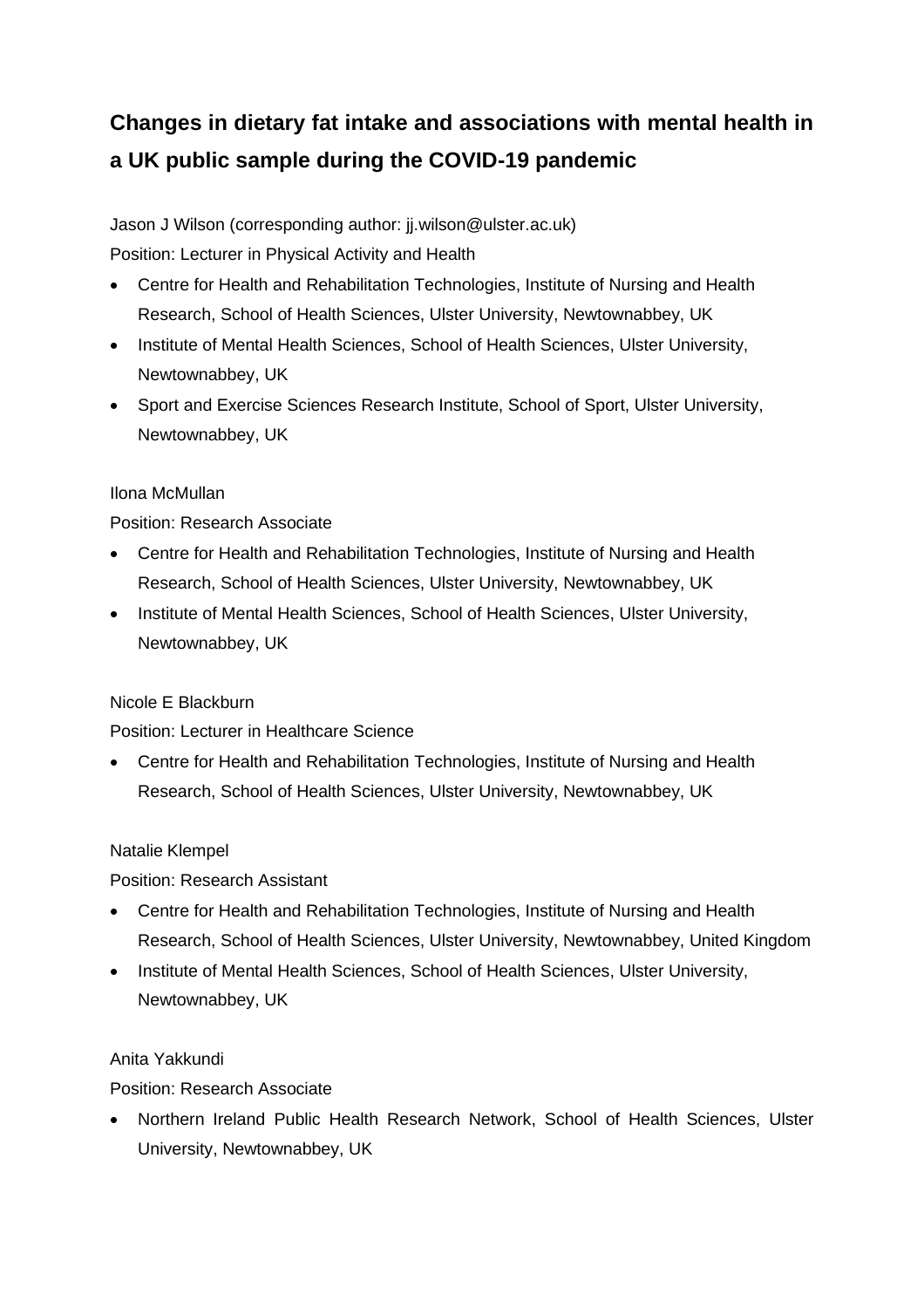# Nicola C Armstrong

Position: HSC R&D Programme Manager

• HSC R&D Division, Public Health Agency (Northern Ireland), Belfast, Northern Ireland

# Colette Brolly

Position: Health and Social Wellbeing Improvement Manager at the Public Health Agency (NI)

• HSC Health Improvement Division, Public Health Agency (Northern Ireland), Belfast, Northern Ireland

# Laurie T Butler

Position: Pro Vice-Chancellor and Dean

• School of Psychology and Sports Sciences, Anglia Ruskin University, Cambridge, UK

# Yvonne Barnett

Position: Deputy Vice-Chancellor for Research and Innovation

• School of Life Sciences, Anglia Ruskin University, Cambridge, UK

## Louis Jacob

Position: Resident in Physical Medicine and Rehabilitation

- Faculty of Medicine, University of Versailles Saint‐Quentin‐en‐Yvelines, Montigny‐le-Bretonneux, France
- Research and Development Unit, Parc Sanitari Sant Joan de Déu, CIBERSAM, Dr. Antoni Pujadas, 42, Sant Boi de Llobregat, Barcelona 08830, Spain

# Ai Koyanagi

Position: Research Professor

- Research and Development Unit, Parc Sanitari Sant Joan de Déu, CIBERSAM, Barcelona, Spain
- ICREA, Pg. Lluis Companys 23, Barcelona, Spain

### Lee Smith\*

Position: Reader in Physical Activity and Public Health

• The Cambridge Centre for Sport and Exercise Sciences, Anglia Ruskin University, Cambridge, UK

Mark A Tully\*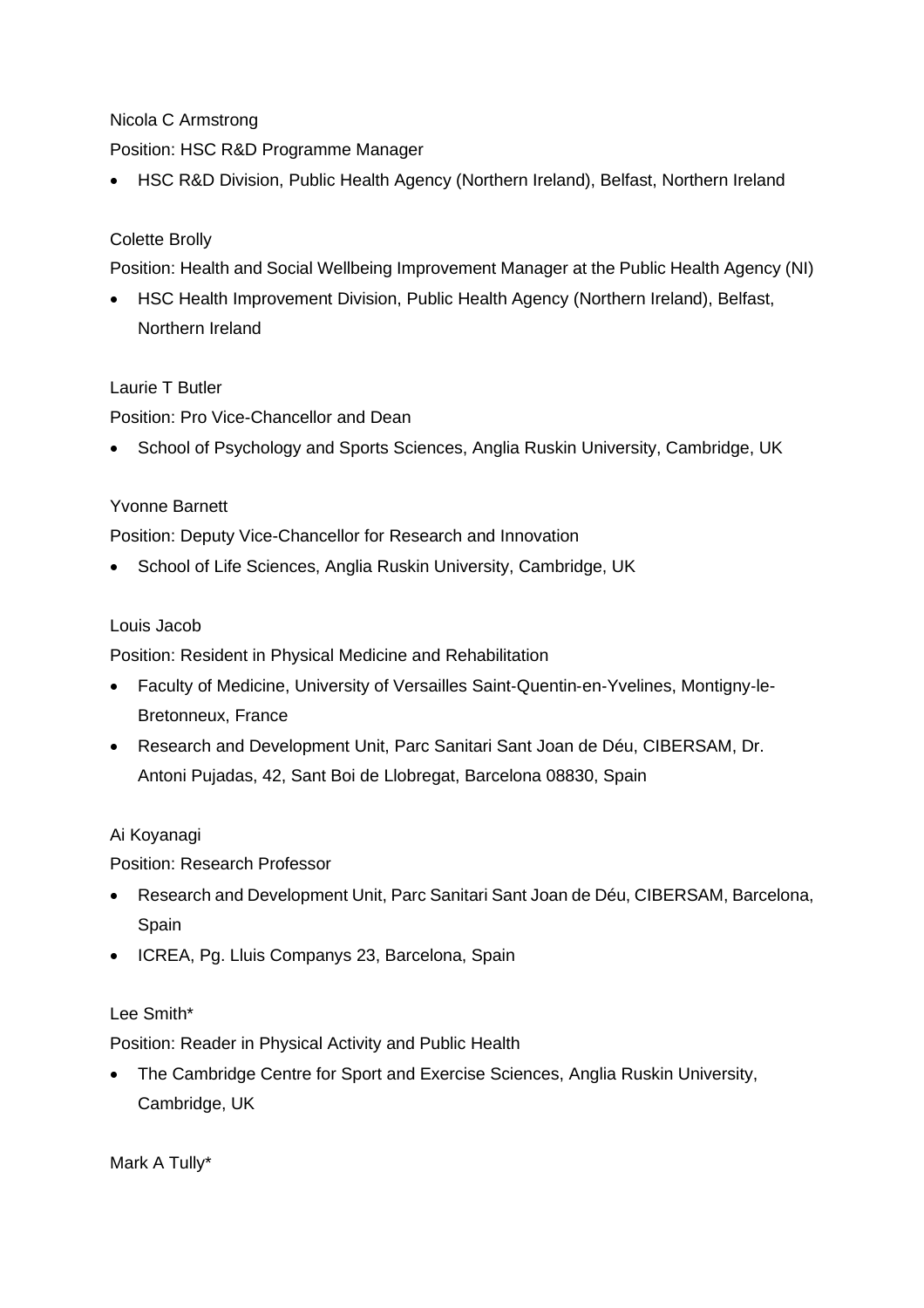Position: Professor of Public Health

- Centre for Health and Rehabilitation Technologies, Institute of Nursing and Health Research, School of Health Sciences, Ulster University, Newtownabbey, United Kingdom
- Institute of Mental Health Sciences, School of Health Sciences, Ulster University, Newtownabbey, UK

\*Joint Senior Authors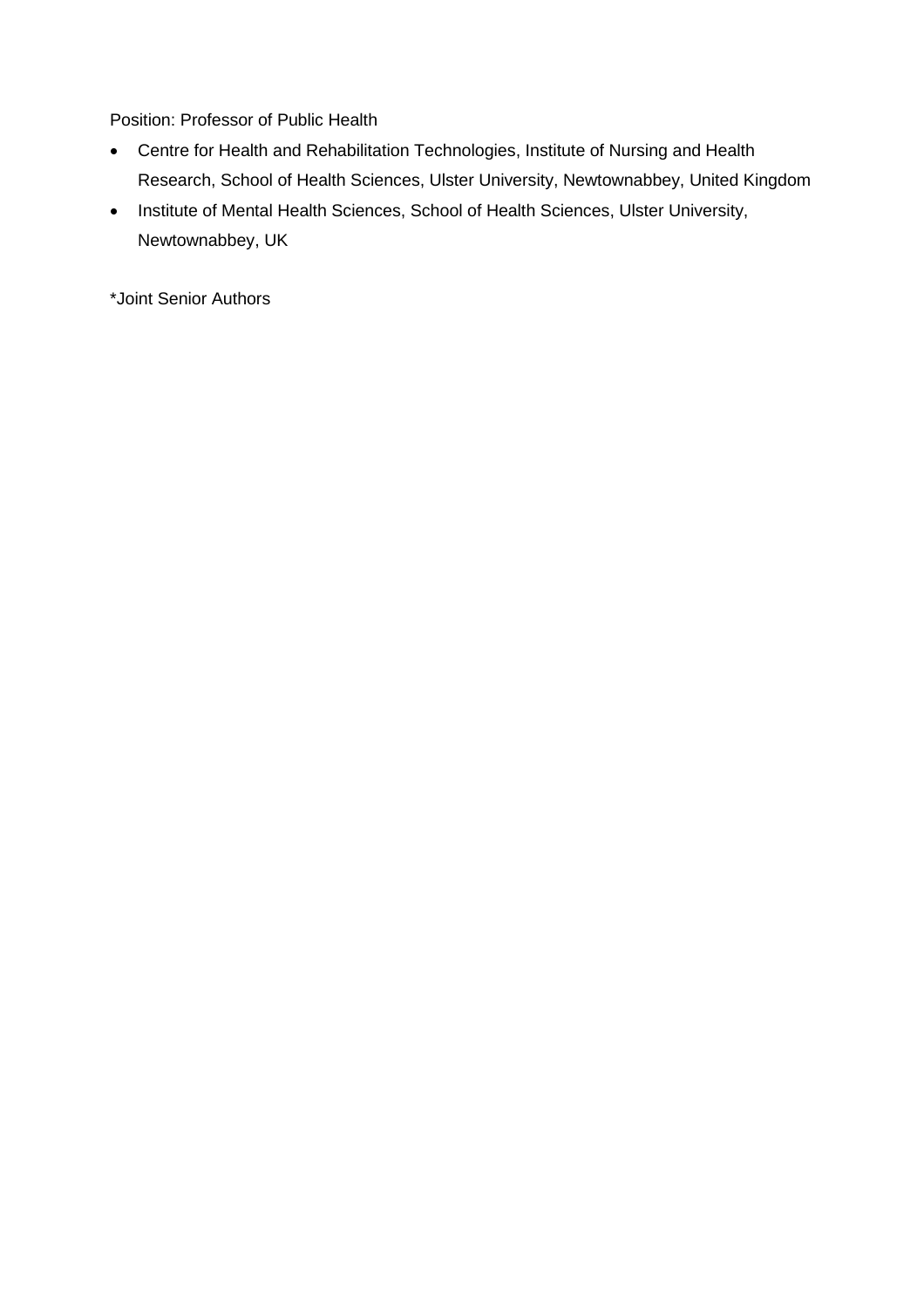#### **Abstract**

**Background:** Consumption of unhealthy foods may have changed during the COVID-19 pandemic. This study explored how dietary fat intake was impacted in a sample of the UK public who were social distancing during the COVID-19 pandemic.

**Methods:** Data was collected from a UK COVID-19 online survey. Fat intake was measured using the Dietary Instrument for Nutrition Education questionnaire. Anxiety and depressive symptoms were assessed using Becks' Anxiety and Depression Inventories while the shortform Warwick-Edinburgh Mental Well-being Scale assessed mental wellbeing. Differences between individuals who increased versus decreased fat intake were explored using chisquare or independent sample t-tests. Association between fat intake and mental health was explored using adjusted linear regression models.

**Results:** Eight-hundred eighty-seven adults were included. Approximately 34% recorded medium-to-high levels of fat consumption during social distancing. Around 48% reported decreased fat intake during social distancing compared to usual levels while 41.3% documented increased fat intake. Fat intake was not significantly associated (p>0.05) with any measures of mental health.

**Conclusions:** A higher proportion of a sample of UK adults social distancing during the COVID-19 pandemic recorded decreased fat intake when compared to levels prior to social distancing. There appeared to be no associations between fat intake and mental health.

**Key Words:** COVID-19 pandemic, mental health, fat intake, social distancing, crosssectional study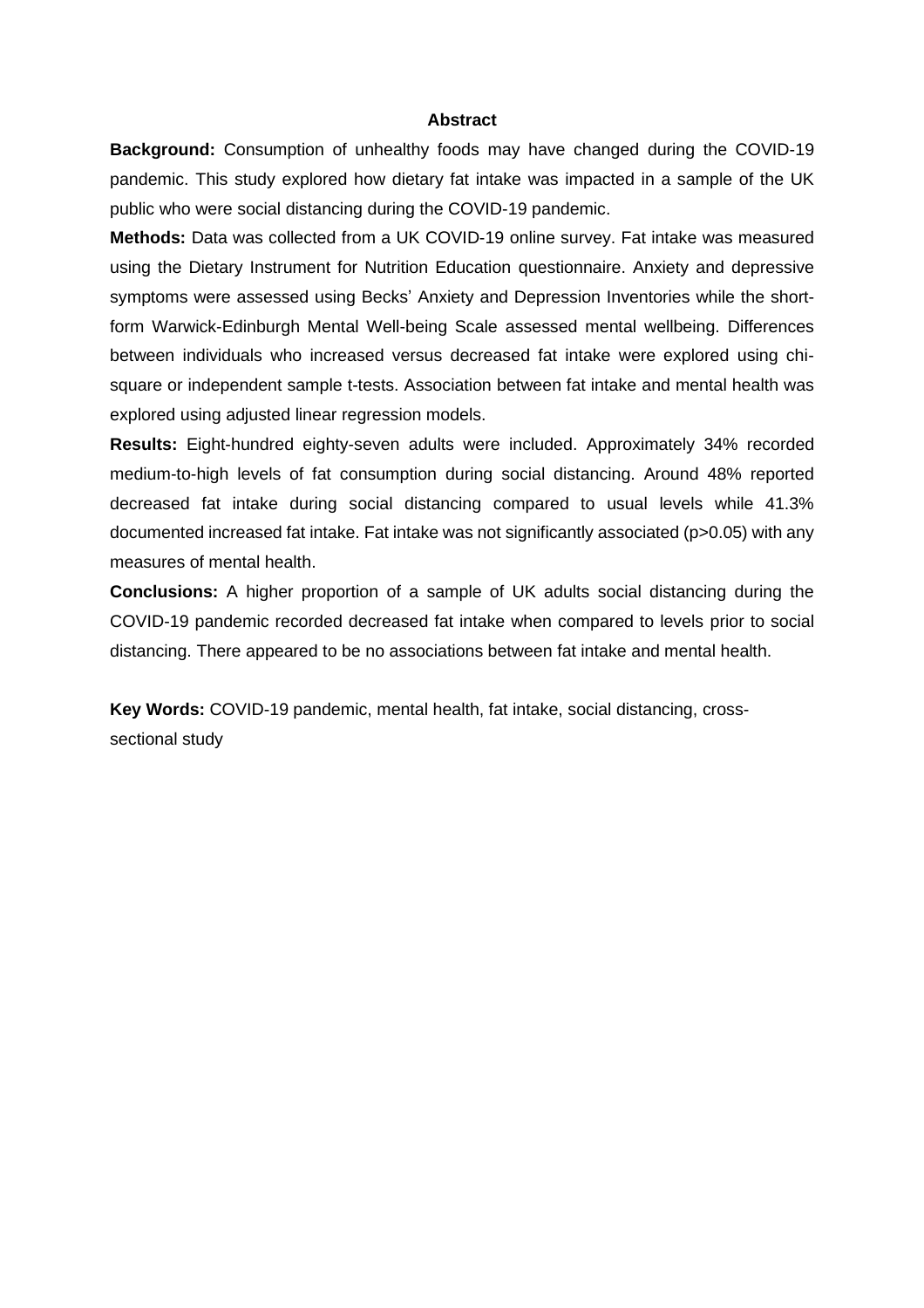#### **Introduction**

The worldwide spread of severe acute respiratory syndrome coronavirus 2 (i.e. SARS-CoV-2) was recognised as a global pandemic by the World Health Organisation (WHO) in March 2020.<sup>1</sup> As of 28<sup>th</sup> September 2020, the number of worldwide confirmed cases had reached 33,130,914 which had resulted in 998,145 deaths. <sup>2</sup> COVID-19 is a particularly infectious coronavirus thought to spread mainly through respiratory droplets discharged when sneezing and coughing, and through direct contact with contaminated surfaces.<sup>3</sup> Due to the threat posed to public health the UK Government, like many other countries, enforced lockdown restrictions which took effect on 26<sup>th</sup> March 2020. To reduce the risk of transmission, individuals were encouraged to stay at home and 'socially distance' throughout the lockdown period. Social distancing involves avoiding close contact with anyone not living in the same household. except for limited essential purposes including: 1) shopping for food and medicine; 2) medical needs, or providing care to others; 3) one daily outdoor exercise such as walking, jogging or cycling alone or with members within the same household; and 4) travelling to a workplace when home-based working was not possible. <sup>4</sup> Before national restrictions came into force, vulnerable individuals likely to suffer from serious complications from contracting COVID-19 such as those aged over 70 years old, those with underlying health conditions such as severe respiratory disease and chronic heart disease and also people who lived with a vulnerable individual/s, were encouraged to stay at home. 4

Although strategies such as social distancing are essential to control the spread of COVID-19, the downside is that lengthy periods of social distancing are likely to cause many individuals to become more anxious, depressed, frustrated, and have increased feelings of isolation.<sup>5</sup> A study of 932 UK adults social distancing due to COVID-19 found almost 37% experiencing poor mental health measured as moderate-to-severe anxiety symptoms, moderate-to-severe depressive symptoms and/or poor mental wellbeing. <sup>6</sup> This study also highlighted that people who were younger, female, had lower annual incomes, smoked and had physical multimorbidity reported suffering poorer mental health. Studies in other countries such as Brazil<sup>7</sup> and China<sup>8</sup> have also found similar negative impacts on anxiety and depressive symptoms.

This negative impact on mental health is likely to be compounded by unfavourable changes in health behaviours such as less active living and unhealthier eating. Feeling more anxious, depressed or stressed, during the restriction period may lead to the adoption of 'comfort eating' behaviour, involving the consumption of high-fat or high-calorie foods.<sup>9,10</sup> Increased fat intake in the long-term, combined with reduced physical activity, is likely to lead to increased weight gain and in turn, increased risk of chronic conditions such as obesity, cardiovascular disease,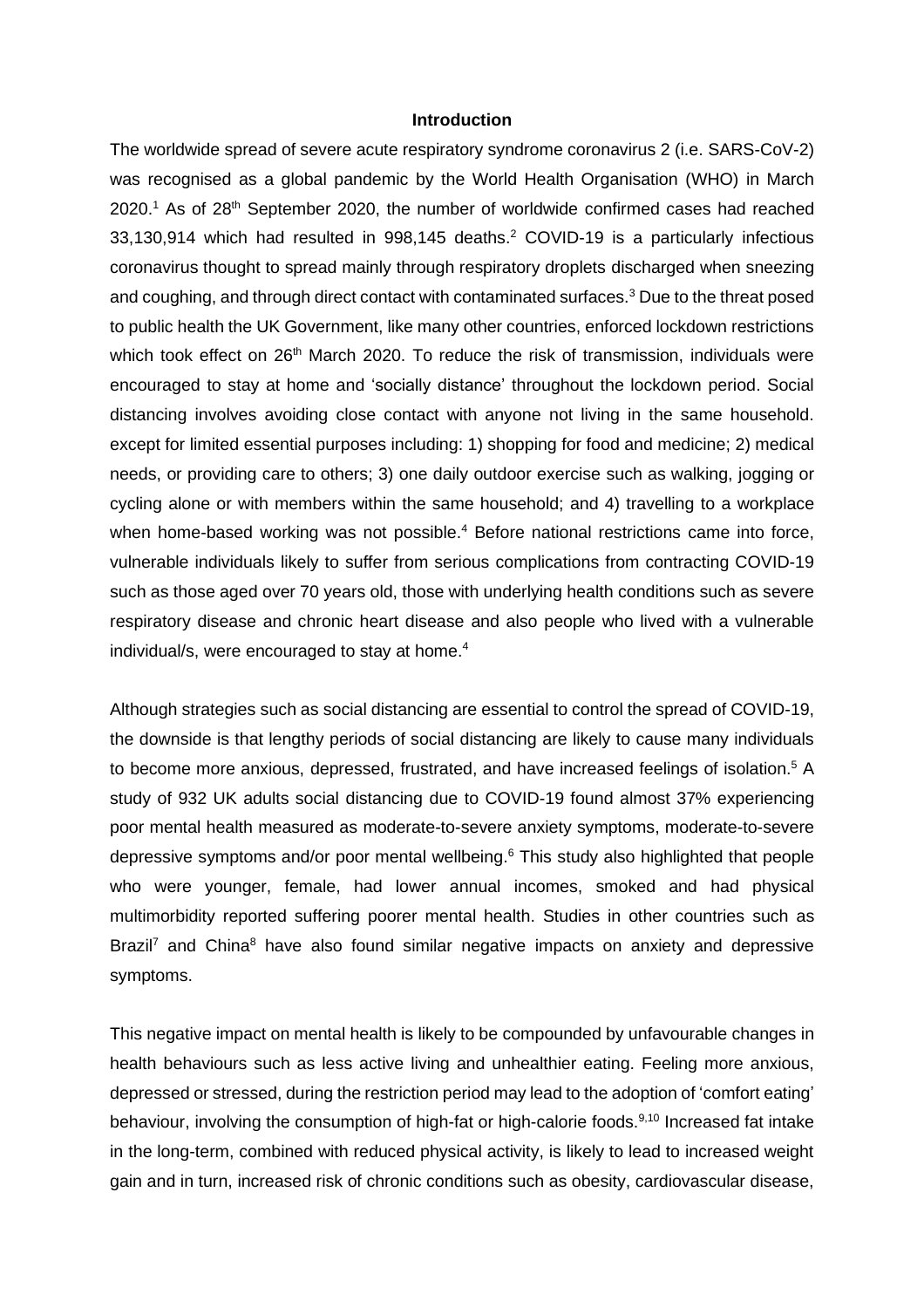type 2 diabetes and certain cancers.<sup>9</sup> Early results published from the ECLB-COVID19 International Online Survey, which included 1,047 participants, showed that compared to preself-isolation levels, there was an increased consumption of unhealthy foods, out of control eating, and snacking during social distancing. 11

A number of mechanisms have been proposed explaining why fat intake is likely to be associated with mental health. Higher saturated fat intake over a four-year period has been shown to negatively influence global cognitive trajectories possibly due to disruption of antiinflammatory pathways typically observed in individuals with mental health illnesse.<sup>12,13</sup> Unhealthy diets high in fat typically contain lower varieties of vitamins, minerals and fibres which means lower intakes of important polyphenols. Polyphenols are important in controlling pathways related to neurogenesis and neuroprotection which may lead to improvements in mental health symptoms such as depression. <sup>12</sup> Processed foods typically contain high amounts of saturated fatty acids, artificial sweeteners, and emulsifiers which can negatively impact the bacteria within the gut, subsequently leading to inflammatory pathways being activated which can negatively impact brain health. <sup>12</sup> Moderator variables, such as socioeconomic status, are also likely to have an important influence on both diet and mental health.<sup>14,15</sup> For example, low socio-economic status is likely to lead to a less healthy diet due to reduced access to healthy foods and poorer mental health due to social and environmental factors.<sup>15</sup> Sub-group analysis from a review focusing on the impacts of dietary improvement interventions on mental health found that interventions which aimed to reduce fat intake had small beneficial effects on depression.<sup>12</sup> It is important to note that associations are likely to be bi-directional in that poor mental health may lead to increased fat intake and vice-versa.<sup>15</sup> However, the associations between fat intake and mental health during social distancing are less clear. Research in this area is necessary as individuals with increased fat intake during social distancing may require support from interventions focusing on both healthy behaviour such as nutrition and physical activity as well as mental health improvement. This is particularly relevant due to the threat posed of further lockdowns due to second waves of the infection.

Therefore, the main aim of this study was to understand how fat intake was impacted in a sample of the UK public who were social distancing during the COVID-19 pandemic and also whether there were cross-sectional associations between fat intake and mental health including anxiety symptoms, depressive symptoms, and mental well-being. The hypotheses were that the majority of individuals will have increased their fat intake during social distancing and also that worse anxiety and depressive symptoms along with lower mental well-being will be associated with higher fat intake.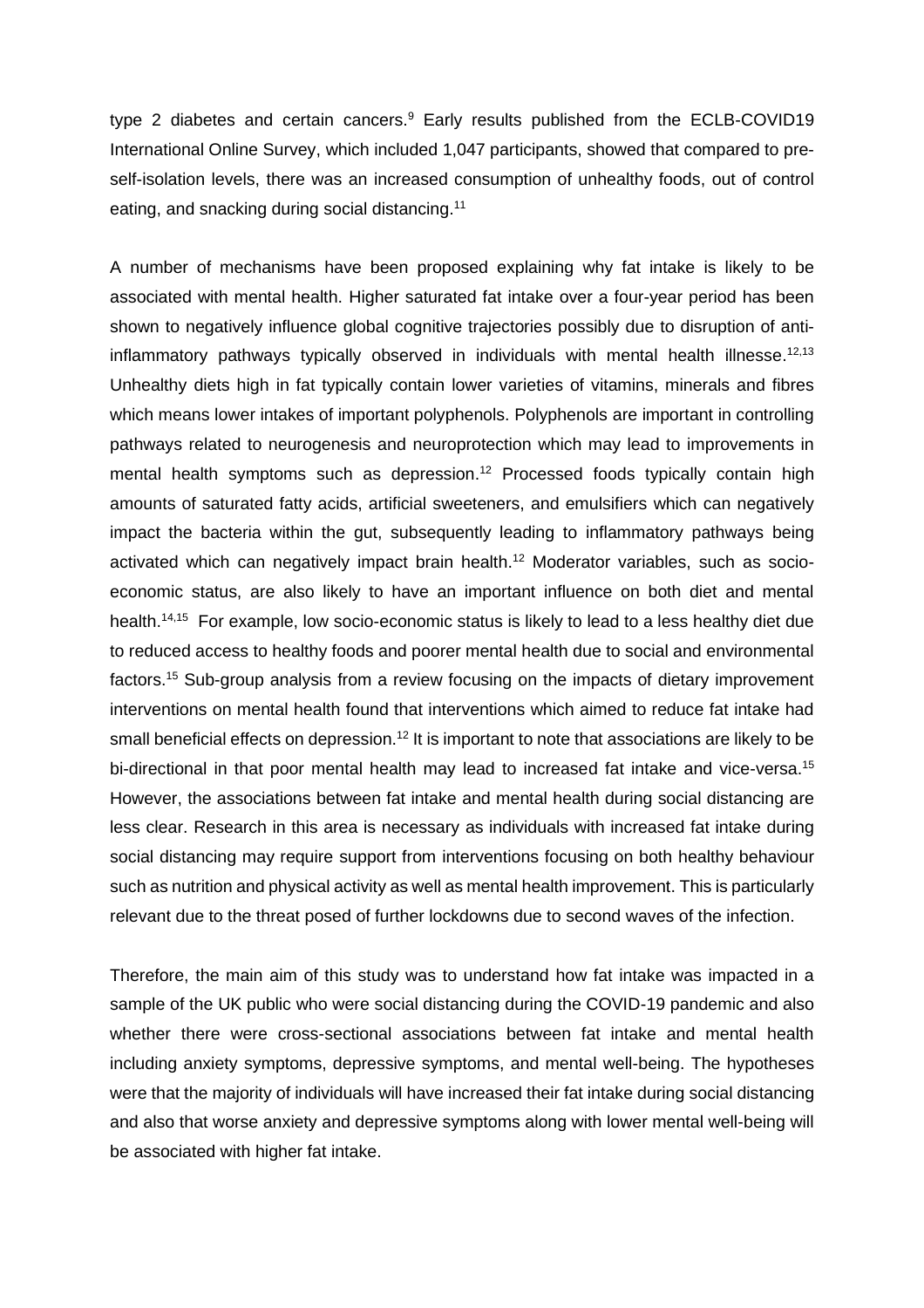#### **Methods**

#### *Design and participants*

An online survey was launched in the UK on  $17<sup>th</sup>$  March 2020. This study adopts a crosssectional design presenting pre-planned interim analysis of data. Ethical approval was provided by the Anglia Ruskin University Research Ethics Committee on 16<sup>th</sup> March 2020.

Social media and [national media](https://www.bbc.co.uk/news/live/uk-england-52020641?ns_mchannel=social&ns_source=twitter&ns_campaign=bbc_live&ns_linkname=5e7cc2e144c1f90671a42f4d%26How%20is%20self-isolating%20affecting%20you%3F%262020-03-26T15%3A09%3A30.568Z&ns_fee=0&pinned_post_locator=urn:asset:6dc6e06d-623e-4048-827a-384afc3e37d3&pinned_post_asset_id=5e7cc2e144c1f90671a42f4d&pinned_post_type=share) outlets were used as the main methods of recruitment alongside invitations distributed through existing researcher networks. Inclusion criteria included: adults aged ≥18 years old, currently living in the UK and social-distancing due to UK government enforced restrictions to reduce the spread of COVID-19. Participants provided their informed consent after reading an information sheet using a data encrypted website. Before completing the survey, individuals were asked two screener questions to confirm if they were currently aged ≥18 years old and socially distancing. Prospective participants were only able to complete the survey by answering 'Yes' to both screener questions.

#### *Exposure variable*

The Dietary Instrument for Nutrition Education (DINE) questionnaire was used to measure fat intake and has been validated for use in primary care. 16,17 DINE measures consumption across 19 food groups over the previous week. Higher scores indicate higher fat intake. DINE classifies fat intake as 'low' (<30), 'medium' (30-40) or 'high' (>40). Low categorisation represented an intake of ≤83 grams/day, and high categorisation represented an intake of >122 grams/day.<sup>16</sup> Participants filled in two DINE questionnaires; one for their usual fat intake before the COVID-19 pandemic and one for their fat intake while social distancing. This allowed the exploration of changes in fat intake which may have occurred.

#### *Outcome variables*

Anxiety symptoms were measured using the Becks Anxiety Inventory (BAI) while depressive symptoms were measured using Becks Depression Inventory (BDI). Both questionnaires include 21 items with higher BAI and BDI scores signifying worse anxiety and depressive symptoms. Both BAI and BDI have previously been deemed reliable and valid for use.<sup>18,19</sup> The short-form Warwick-Edinburgh Mental Well-being Scale (SWEMWBS) was used to measure mental wellbeing. It contains 7 items with higher scores reflecting better mental wellbeing. It has been validated for use in research.<sup>20</sup> Thresholds included: BAI score ≥16 for moderate-tosevere anxiety symptoms,<sup>21</sup> BDI score  $\geq$ 20 for moderate-to-severe depressive symptoms<sup>22</sup> and SWEMWBS metric score ≤15.8 for poor mental wellbeing.<sup>23</sup>

#### *Covariates*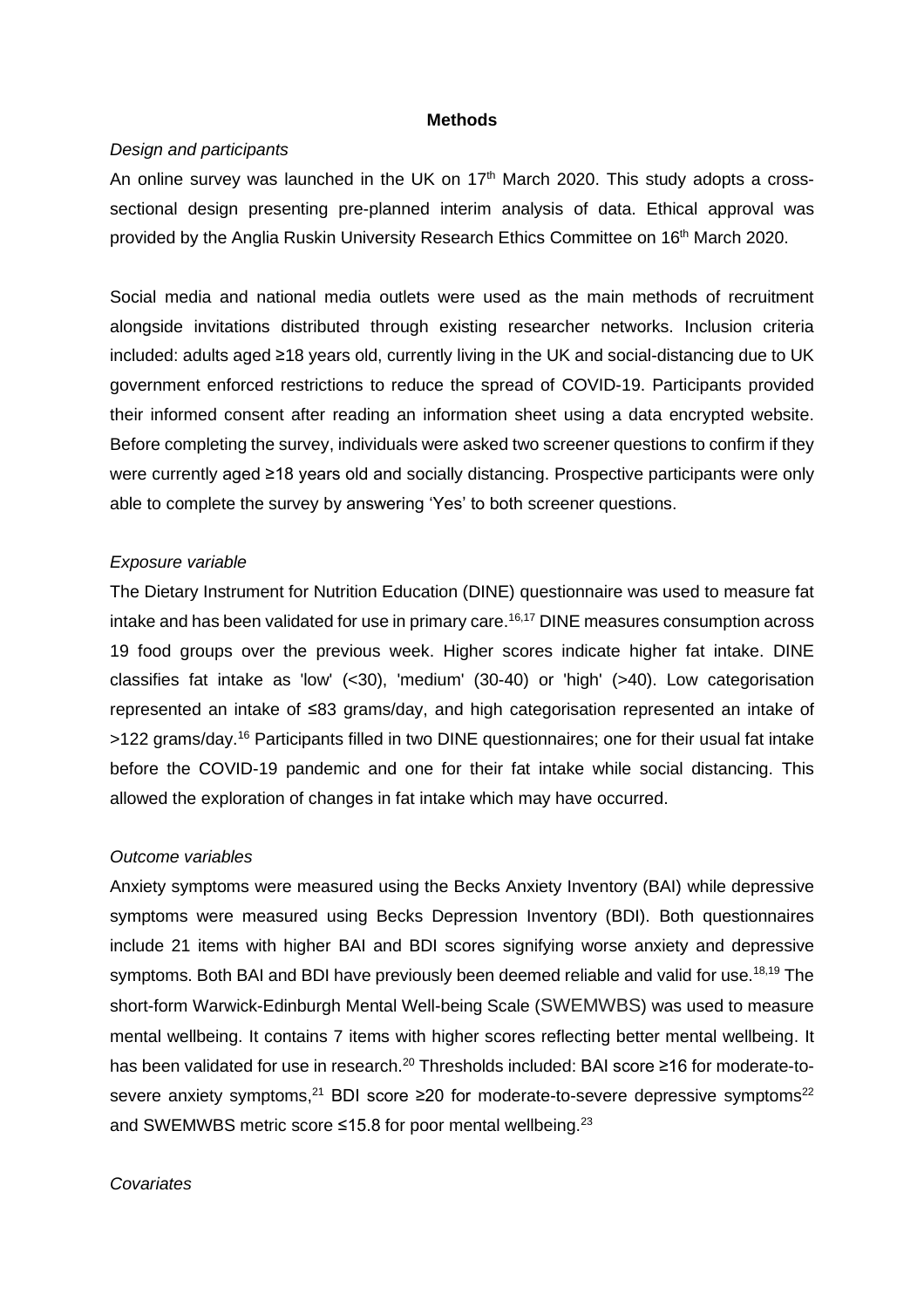The following demographic data was collected: age grouping (18-24, 25-34, 35-44, 45-54, 55- 64 or ≥65 years old); gender (male, female or other); country (England, Scotland, Wales or Northern Ireland); annual household income (<£15,000, £15,000-£24,999, £25,000-£39,999, £40,000-£59,999 or ≥£60,000); current smoking status (yes or no); current alcohol drinker (yes or no); self-reported time spent in moderate-vigorous physical activity (MVPA) per day since social distancing (minutes); and the number of chronic physical conditions (0 conditions, 1 condition or ≥2 conditions). Two or more physical conditions represented multimorbidity, as defined in previous research.<sup>24</sup> Chronic physical diseases included obesity, hypertension, myocardial infarction, angina pectoris and other coronary diseases, other cardiac diseases, varicose veins of lower extremities, osteoarthritis, chronic neck pain, chronic low back pain, chronic allergy (excluding allergic asthma), chronic bronchitis, emphysema or chronic obstructive pulmonary disease (COPD), type 1 diabetes, type 2 diabetes, diabetic retinopathy, cataract, peptic ulcer disease, urinary incontinence or urine control problems, hypercholesterolemia, chronic skin disease, chronic constipation, liver cirrhosis and other hepatic disorders, stroke, chronic migraine and other. The number of days spent self-isolating was recorded from the survey.

#### *Statistical analyses*

To understand how fat intake changed when social distancing during the COVID-19 pandemic, the DINE fat intake score during social distancing was subtracted from the usual DINE fat intake score. Positive change scores (+1 or more) suggested increased fat intake, negative change scores (-1 or less) suggested decreased fat intake, while zero change scores suggested no change in fat intake during social distancing. A sensitivity analysis was also completed to expand the 'no change' definition to include those decreasing or increasing their fat intake within ±0.1 standard deviations (i.e. 1 score unit). This meant change scores needed to be at least +2 or -2 to be classified as changes in fat intake. The proportion of individuals who increased, decreased or had no change in their fat intake when social distancing was calculated. Differences between individuals who increased or decreased their fat intake were explored further using chi-square (categorical variables) or independent sample t-tests (continuous variables). As the assumptions were met for hierarchical linear regression analysis, the cross-sectional association between daily fat intake score calculated from DINE during the period of COVID-19 lockdown restriction and mental health outcome (anxiety symptoms, depressive symptoms, and mental wellbeing) was explored. Model 1 included one of the three mental health outcomes (anxiety symptoms, depressive symptoms, or mental wellbeing). Model 2 adjusted for the number of days spent self-isolating, age grouping, gender, country, income, current smoking status, current alcohol drinker, current levels of MVPA and the number of chronic physical conditions plus Model 1. Regression results including full details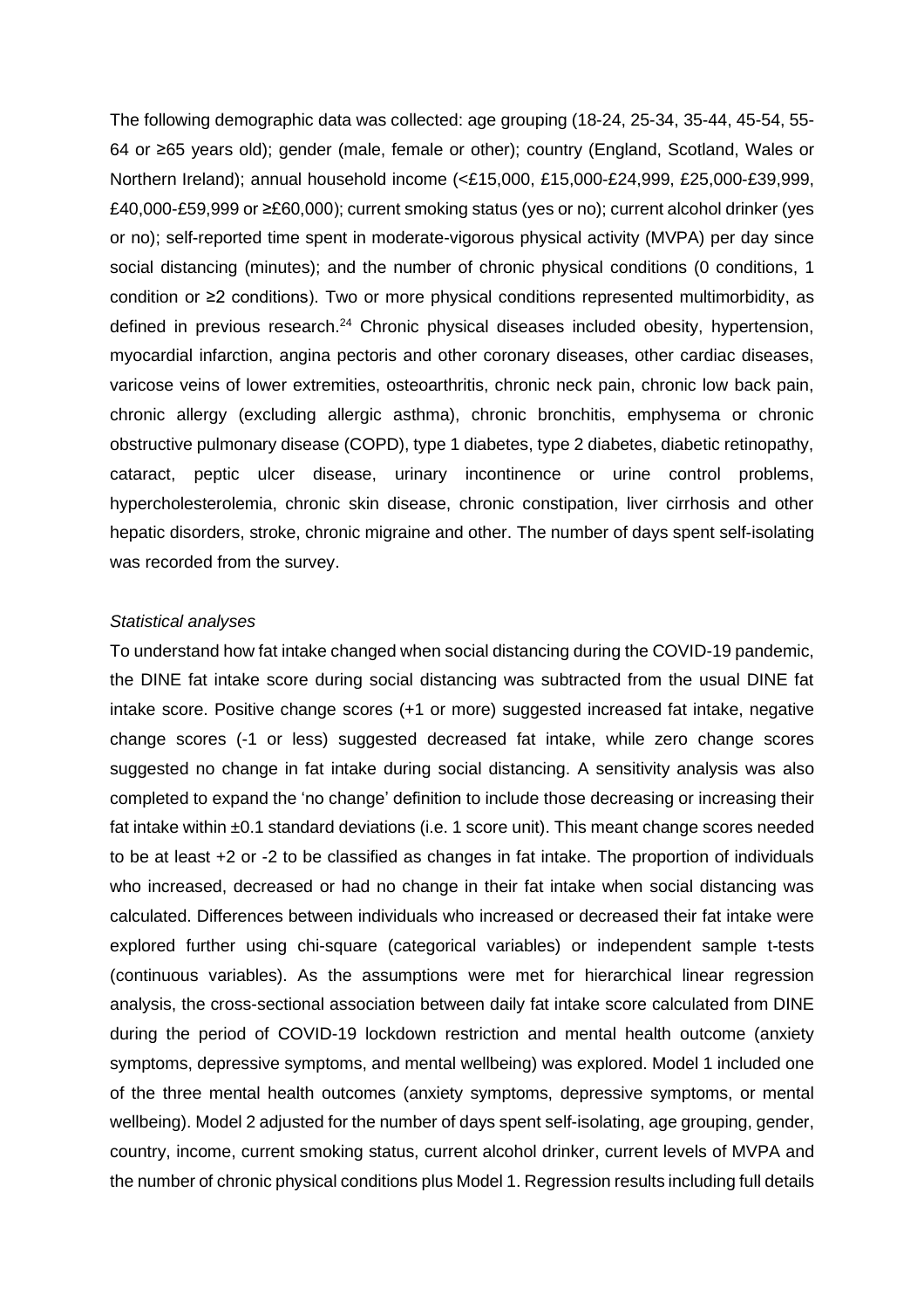on the models are presented in the supplementary materials. Adjusted logistic regression analysis, exploring associations of daily fat intake during the COVID-19 lockdown restriction phase using mental health outcome groupings (i.e. low versus moderate-to-severe scores for anxiety and depressive symptoms as well as poor versus average-to-high scores for mental wellbeing) were also explored. However, these provided similar findings to the linear regression analysis so were not included in the final results. Analyses were conducted using SPSS Version 25 (IBM, NY) with data presented as mean ± standard deviations unless otherwise stated. Statistical significance was set at p<0.05.

#### **Results**

From the original 989 participants who completed the survey, 887 participants provided data for all the relevant study variables and were included in the final analysis (**Table 1**). Almost 81% of the sample were adults <65 years old with almost two thirds being women, the majority reported their nationality as English, had an annual income >£25,000, were current alcohol drinkers, 12% were current smokers and 69.7% reported suffering from at least one chronic condition. Self-reported MVPA equated to nearly 90 minutes/day while the mean number of days spent self-isolating at the time of online data collection was around 10 days. In terms of poor mental health, 31.2% had moderate-to-severe anxiety symptoms, 19.8% had moderateto-severe depressive symptoms, and 12.1% were classified as having poor mental wellbeing.

DINE fat intake scores in **Table 2** highlight that 33.6% of the sample were consuming mediumto-high levels of fat while social distancing. Around 48% of the sample decreased their fat intake during social distancing compared to usual levels while 41.3% increased their fat intake. **Table 3** highlights the differences in sample demographic and health characteristics in individuals who increased versus decreased their fat intake while social distancing compared to usual levels. The only significant difference was that a higher proportion of females (8.8%; p=0.036) increased their fat intake during social distancing than decreased their fat intake.

In the sensitivity analysis, which expanded the definition of no change to those decreasing or increasing their fat intake within ±0.1 standard deviations (i.e. 1 score unit), 40.1% (n=356) of the sample decreased their fat intake, 34.5% (n=306) increased their fat intake and 25.4% (n=225) had no change in their fat intake during social distancing compared to usual levels. **Table S1** showed that there were no significant differences for any of the sample demographic and health characteristics; gender became non-significant (p=0.053).

The associations between fat intake and anxiety symptoms, depressive symptoms and mental wellbeing are presented in the supplementary materials (**Tables S2-S4**). The final model,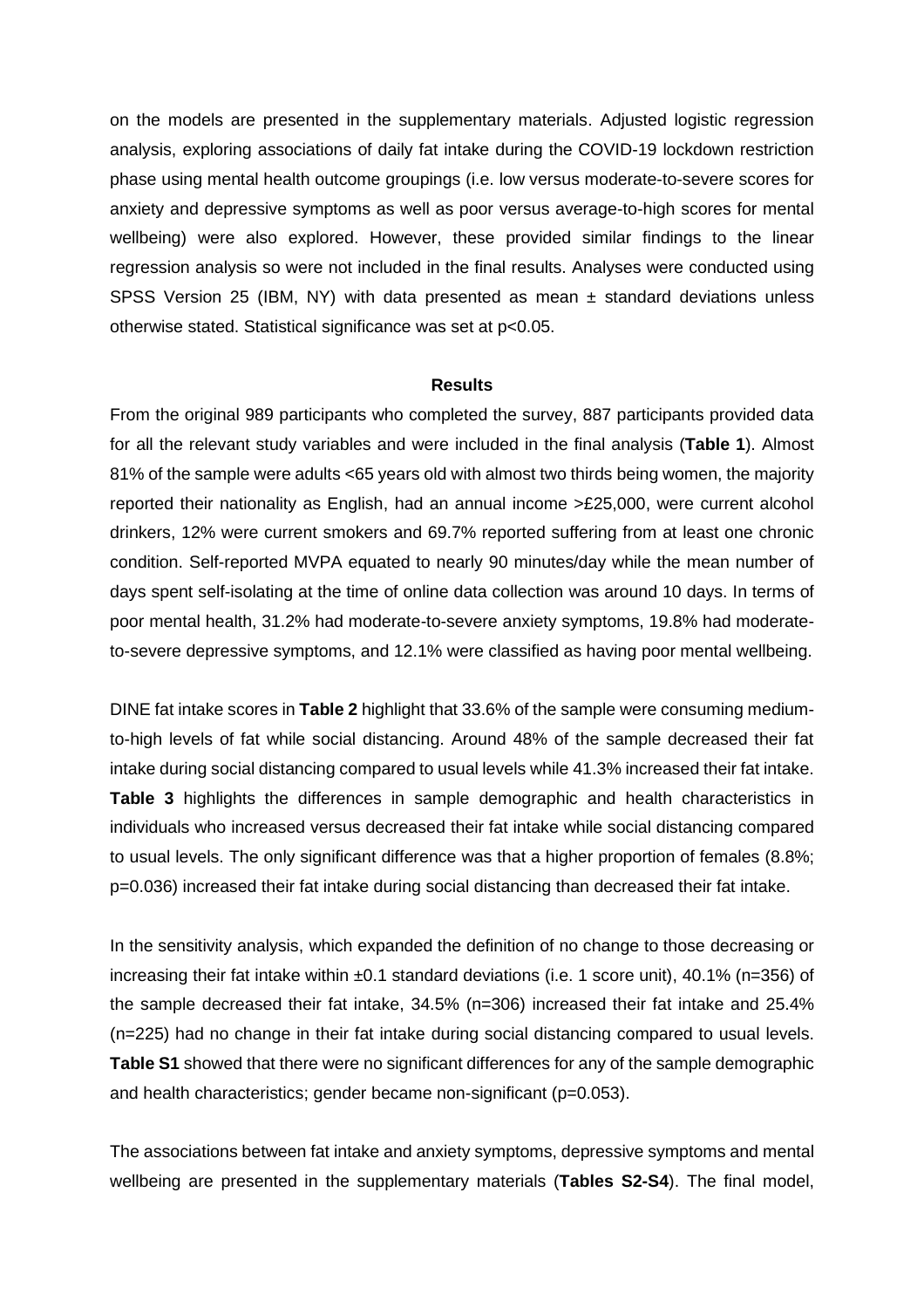adjusted for all relevant covariates, explained 18% of the variability in BAI score (F (10, 876=21.0, p<0.001), 20% of the variability in BDI score (F (10, 876=22.6, p<0.001) and 14% of the variability in SWEMWBS score (F (10, 876=15.6, p<0.001). However, fat intake was not significantly associated ( $p$ <0.05) with any measure of mental health.

### **Discussion**

#### **Main findings of this study**

This study found that a higher proportion of individuals had reduced their fat intake during the period of social distancing compared to their consumption pre-social distancing. However, a sizeable proportion (41.3%) of the sample had increased their fat intake during the COVID-19 pandemic. In addition, no associations between dietary fat intake and mental health were observed in a sample of the UK public practicing social distancing during the COVID-19 pandemic.

#### **What is already known on this topic**

A higher proportion of individuals decreasing their fat intake during social distancing is supported in another COVID-19 related survey in the United States which found that in general, consumption of unhealthy foods containing high-fat and high-sugars had actually decreased during the COVID-19 pandemic.<sup>25</sup> However, the author highlights this decrease was less pronounced in certain populations, such as those with high levels of obesity. One potential reason for this decrease could be a lack of access to certain foods, with different factors such as job loss, delays in receiving benefits, inability to travel to the shops or simply not having enough money all contributing to reduced food availability.<sup>26</sup> Another potential reason could be that less takeaway restaurants were open due to restrictions; the food served from these establishments tending to be less healthy than home cooked foods.<sup>27</sup> Although not using directly comparable variables, another survey in Poland reported that 43.5% of their sample were eating more and 51.8% were snacking more during lockdown restrictions; not too dissimilar to the current study.<sup>28</sup> Research in Italy, initially one of the worst affected countries, highlights that 42.5% of individuals reported an increased consumption of comfort eating foods such as desserts and confectionaries.<sup>29</sup> A large survey using data collected via Noom (a behavioural change weight loss app), found that the consumption of fruit and vegetables (low in fat) decreased while consumption of red and processed meats (generally high fat content) increased during COVID-19.<sup>30</sup> In our study, higher proportions of females increased versus decreased their fat intake during social distancing. This appears to contrast with findings from Mitchell and colleagues who found that more females decreased their intake of 'high fat condiments' during social distancing; more so than males in the same sample.<sup>30</sup>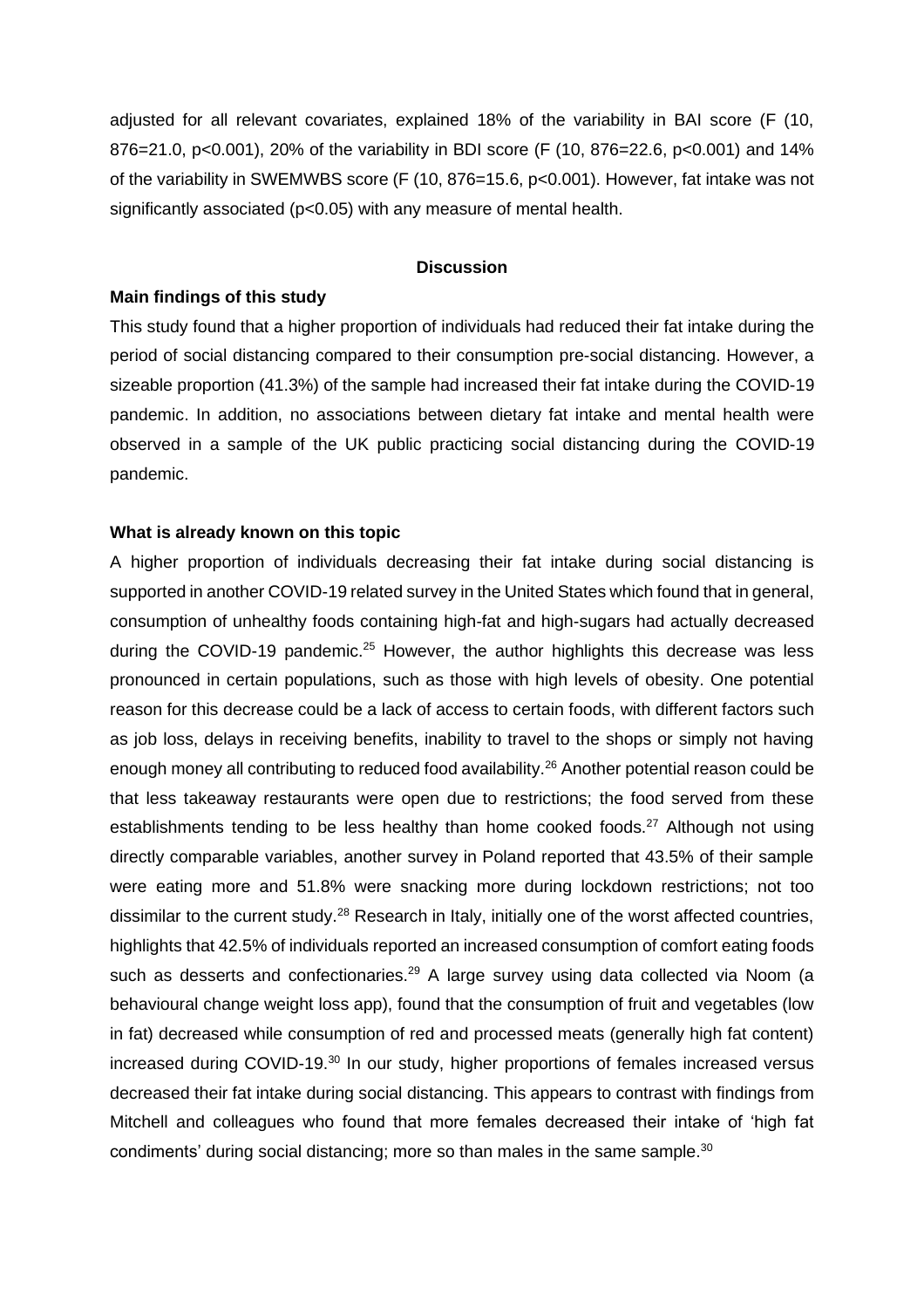The lack of association between fat intake and mental health is partially supported in other research which has found no associations between high fat dairy consumption and mental health measures including anxiety and depression.<sup>31</sup> However, our finding is generally not supported in other literature which has shown that increased anxiety and depression are associated with unhealthy eating behaviour; generally representing higher fat consumption.<sup>7,10</sup> Using more subjective methods, research in Italy during the COVID-19 pandemic has highlighted that 42.7% of individuals have attributed elevated anxiety with increased comfort eating.<sup>29</sup> In a sample of Spanish adults from the general population, it was found that eating a healthy / balanced diet was one of the best predictors of decreased symptoms of anxiety (odds ratio = 0.85; p=0.002) and depressive symptoms (odds ratio = 0.76; p<0.001).<sup>32</sup> One reason for this lack of association could be due to the relatively short period that participants had been social distancing for when they filled in the survey (i.e. 10 days). It may take longer for potential changes in fat intake to occur and have potential negative impacts on mental health (or viceversa) meaning the findings should be interpreted with caution. Another reason could be that weight status may be an important variable to consider; this was unfortunately not available from the current survey. Those that are overweight or obese may display different associations compared to normal weight individuals. 25

#### **What this study adds**

To the best of our knowledge, this study represents one of the first to explore changes in dietary fat intake in a sample from the UK during the COVID-19 pandemic. With a sizeable proportion of individuals increasing their fat intake, coupled with high levels of self-reported anxiety and low levels of physical activity being previously measured within this same sample,<sup>6</sup> may result in a significant future public health burden if not addressed quickly. Particularly as being overweight/obese has long-term negative health implications as well as increased susceptibility to COVID-19.<sup>33</sup>

### **Limitations of this study**

The current study had limitations which must be considered. The analysis for associations between fat intake and mental health was cross-sectional in nature. The average self-isolation period was relatively short at 10 days, meaning the results should be interpreted with a degree of caution. The generalisability of the sample to the UK population might be reduced due to higher numbers of females completing the survey and only few participants from Scotland and Wales taking part. Some of the sample may have been shielding rather than only socially distancing, meaning they could not leave their home for any reason; this information was not recorded. However, it is unlikely this would have impacted the current study as many of the sample were young and middle-aged adults without chronic physical conditions. Fat intake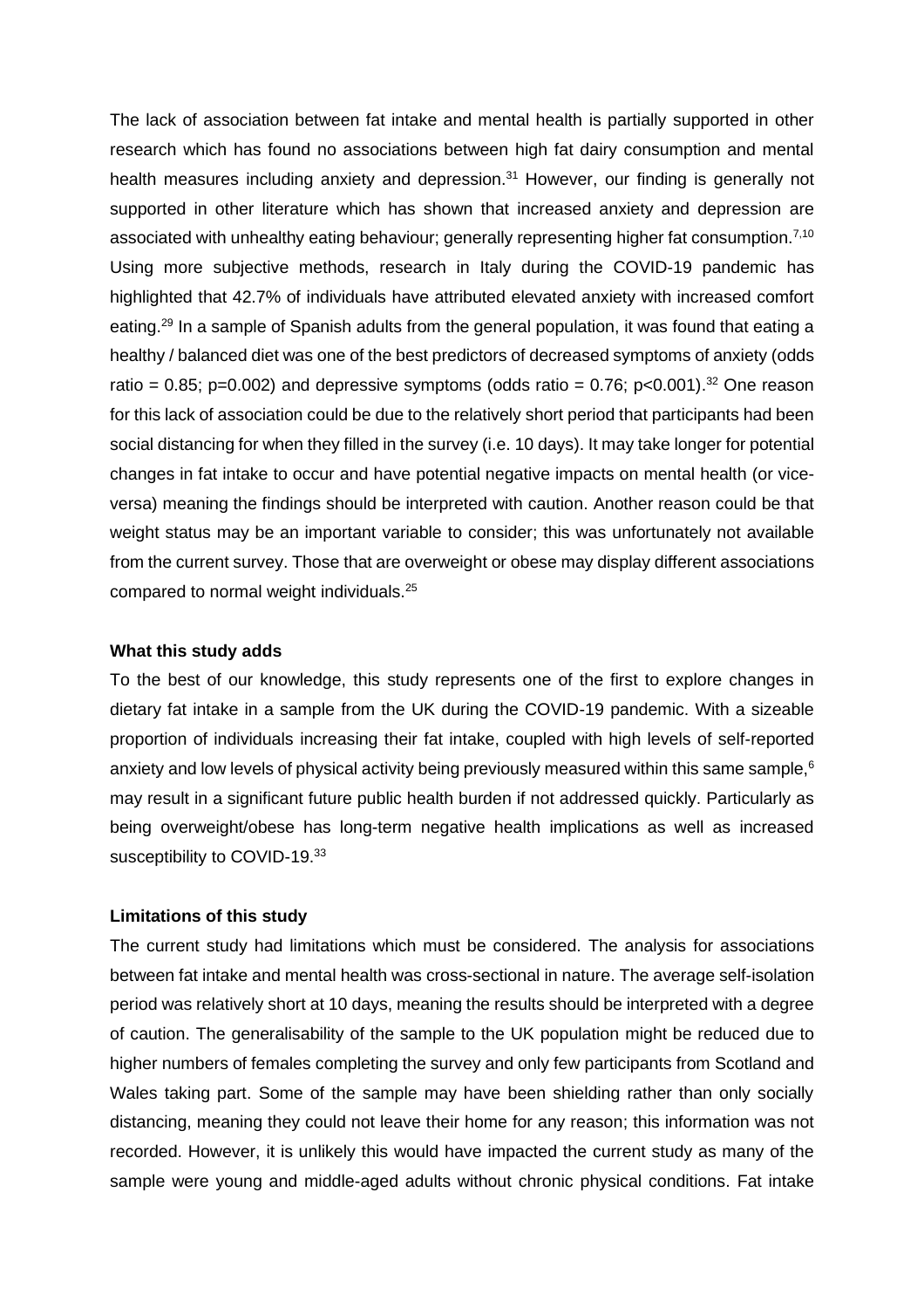was also self-reported which may have introduced self-report bias compared with using a more extensive food diary. Comfort eating is also not just confined to high fat intake, it also incorporates the consumption of high-sugar and heavily salted foods which were not measured in the current study.

## **Conclusions**

A higher proportion of a sample of UK adults social distancing during the COVID-19 pandemic appeared to consume less fat during social distancing than increased their fat intake compared to usual levels. However, there were still high numbers of individuals who had increased their fat intake (41.3%). There also appeared to be no associations between fat intake and mental health. There may be opportunities to reinforce public health messages around the benefits of positive lifestyle choices such as healthy eating and being physically active which seemed to have renewed focus within the general public during the early stages of the COVID-19 pandemic. Future research should attempt to establish the characteristics of individuals who are likely to increase their fat intake during the COVID-19 pandemic as interventions may need to be developed in certain population groups to prevent negative eating habits being established in the long-term. It would also be useful to explore other dietary components such as sugar and salt intake which may also have adverse impacts on mental health.

### **References**

- 1. World Health Organisation. WHO Director-General's opening remarks at the media briefing on COVID-19 - 11 March 2020. 2020a https://www.who.int/dg/speeches/detail/who-director-general-s-opening-remarks-at-themedia-briefing-on-covid-19---11-march-2020. (August 7, 2020, date last accessed).
- 2. John Hopkins University. COVID-19 Dashboard by the Center for Systems Science and Engineering (CSSE) at Johns Hopkins University (JHU). 2020 https://coronavirus.jhu.edu/map.html (September 28, 2020, date last accessed).
- 3. UK Government. Guidance: Transmission characteristics and principles of infection prevention and control. 2020. https://www.gov.uk/government/publications/wuhan-novelcoronavirus-infection-prevention-and-control/transmission-characteristics-and-principlesof-infection-prevention-and-control (June 18, 2020, date last accessed).
- 4. National Health Service UK. Advice for everyone Coronavirus (COVID-19). 2020. https://www.nhs.uk/conditions/coronavirus-covid-19/ (April 15, 2020, date last accessed).
- 5. World Health Organisation. Mental health and psychosocial considerations during the COVID-19 outbreak. WHO, Geneva, 2020b.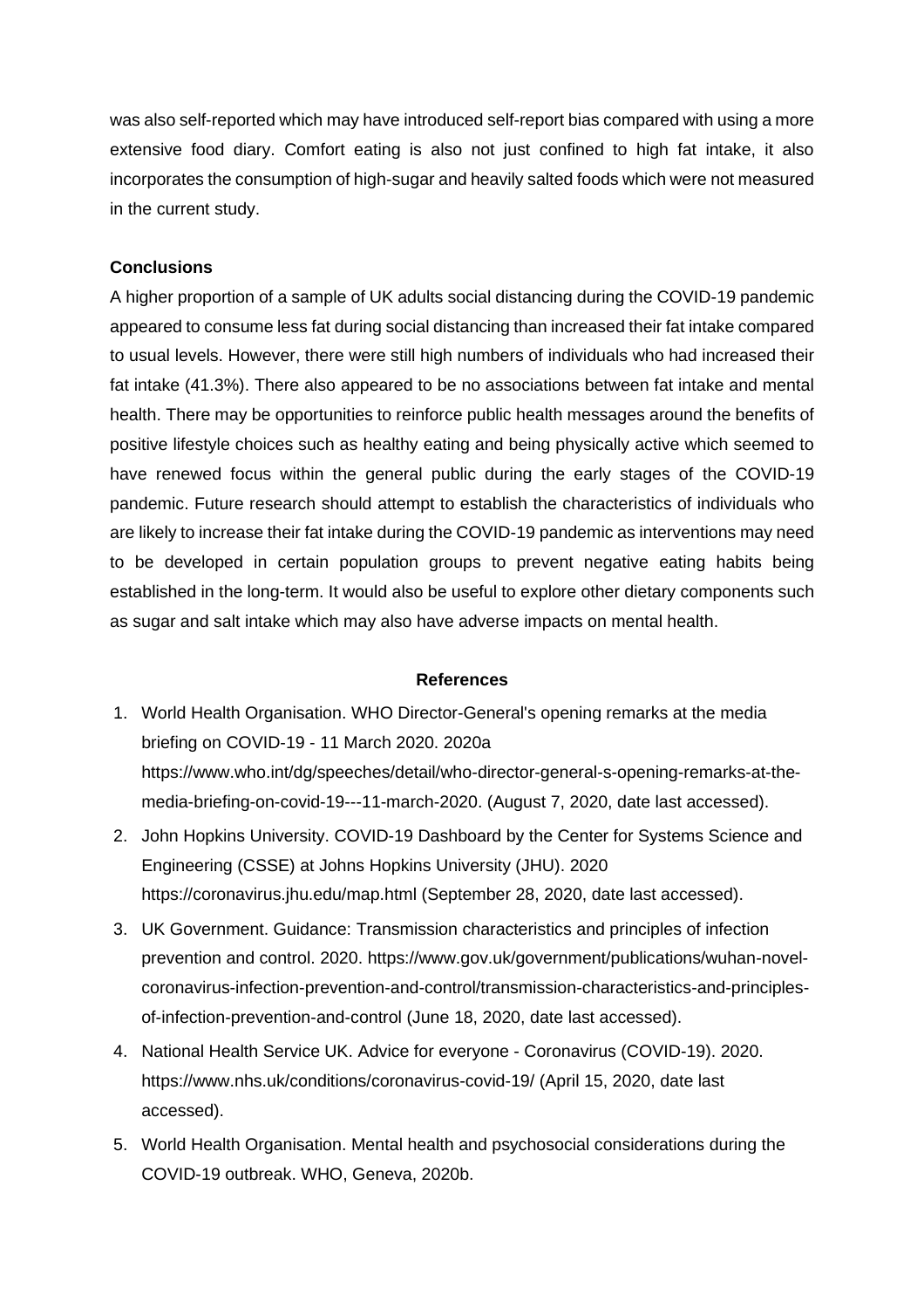- 6. Smith L, Jacob L, Yakkundi A et al. Correlates of symptoms of anxiety and depression and mental wellbeing associated with COVID-19: a cross-sectional study of UK-based respondents. *Psychiatry Res* 2020;291:113138.
- 7. Filgueiras A, Stults-Kolehmainen M. Factors linked to changes in mental health outcomes 2 among Brazilians in quarantine due to COVID-19. *medRxiv* 2020.
- 8. Wang C, Pan R, Wan X et al. Immediate psychological responses and associated factors during the inital stage of the 2019 Coronavirus (COVID-19) epidemic among the general population of China. *Int J Environ Res Public Health* 2020;17(5):1729.
- 9. Araiza A, Lobel M. Stress and eating: Definitions, findings, explanations, and implications. *Soc Personal Psychol* 2018;12:12378.
- 10. Rosenbaum DL, White KS. The relation of anxiety, depression, and stress to binge eating behavior, *J Health Psychol* 2015;20(6):887–98.
- 11. Ammar A, Brach M, Trabelsi K et al. Effects of COVID-19 home confinement on eating behaviour and physical activity: Results of the ECLB-COVID19 International Online Survey. *Nutrients* 2020;12(6):1583.
- 12. Firth J, Marx W, Dash S et al. The effects of dietary improvement on symptoms of depression and anxiety: A meta-analysis of randomized controlled trials, *Psychosom Med* 2019;81:265–80.
- 13. Okereke OI, Rosner BA, Kim DH et al. Dietary fat types and 4-year cognitive change in community-dwelling older women. *Ann Neurol* 2012;72(1):124–34.
- 14. Khalid S, Williams CM, Reynolds SA. Is there an association between diet and depression in children and adolescents? A systematic review. *Br J Nutr* 2016;116(12):2097–108.
- 15. Quirk SE, Williams LJ, O'Neil A et al. The association between diet quality, dietary patterns and depression in adults: a systematic review. *BMC Psychiatry* 2013;13:175.
- 16. Roe L, Strong C, Whiteside C, Neil A, Mant D. Dietary intervention in primary care: Validity of the DINE method for diet assessment. *Fam Pract* 1994;11(4):375–81.
- 17. Little P, Barnett J, Margetts B, Kinmouth A-L et al. The validity of dietary assessment in general practice. *J Epidemiol Community Health* 1999;53:165–72.
- 18. Beck AT, Epstein N, Brown G, Steer RA. An inventory for measuring clinical anxiety: Psychometric properties. *J Consult Clin Psychol* 1988a;56:893–7.
- 19. Beck AT, Steer RA, Garbin MG. Psychometric properties of the Beck Depression Inventory: twenty-five years of evaluation. *Clin Psychol Rev* 1988b;8(1):77–100.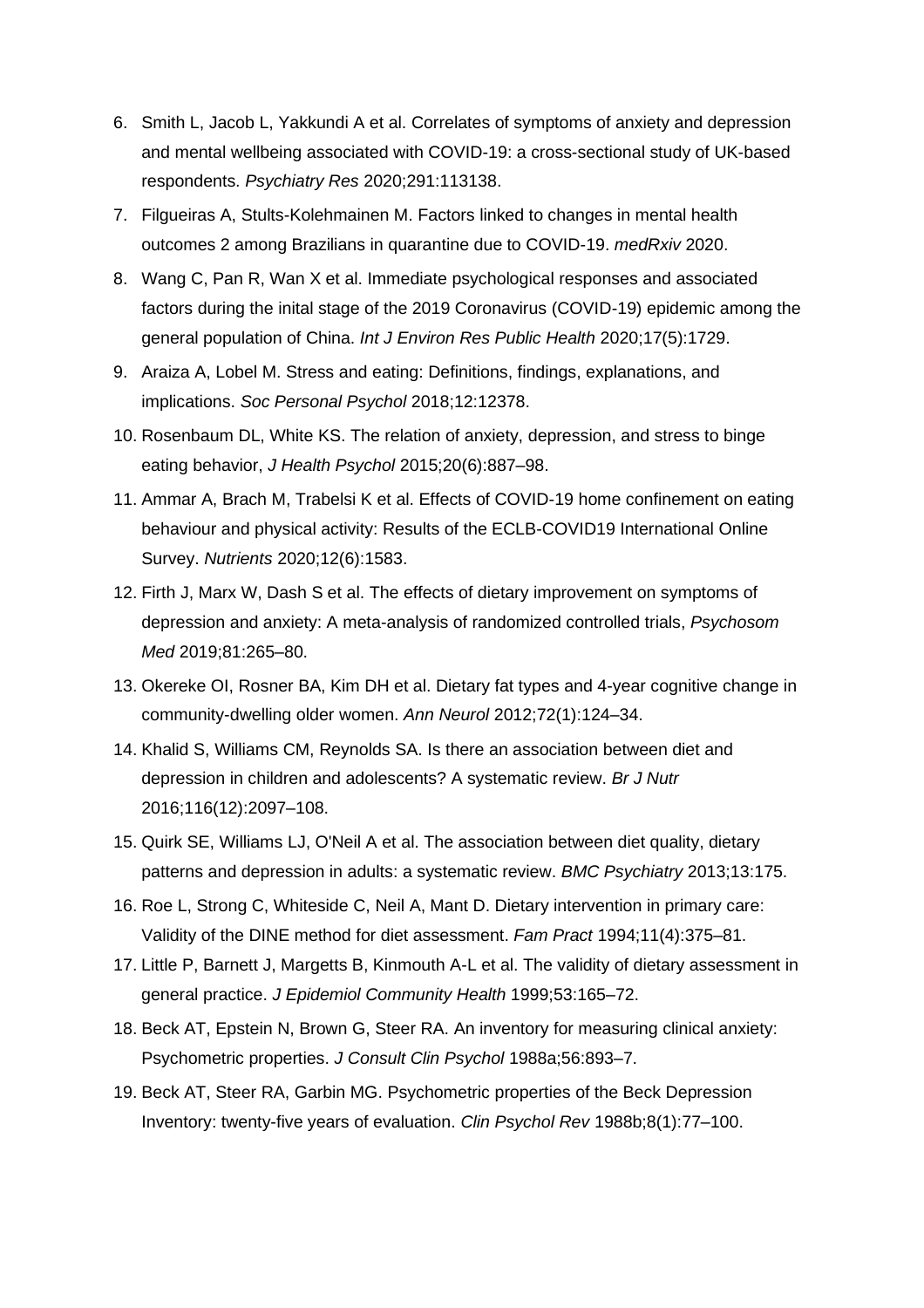- 20. Fat LN, Scholes S, Boniface S, Mindell J, Stewart-Brown S. Evaluating and establishing national norm for mental wellbeing using the short Warwick-Edinburgh Mental Wellbeing Scale (SWEMWBS): Findings from the Health Survey for England. *Qual Life Res* 2017;26(5):1129–44.
- 21. Carney CE, Moss TG, Harris AL, Edinger JD, Krystal AD. Should be anxious when assessing anxiety using the Beck Anxiety Inventory in clinical insomnia patients? *J Psychiatr Res* 2011;45(9):1243–9.
- 22. Beck AT, Steer RA, Brown GK. Manual for Beck Depression Inventory II (BDI-II). 1996 San Antonio, TX: Psychology Corporation.
- 23. Warwick Medical School. Collect, score, analyse and interpret WEMWBS. 2020. https://warwick.ac.uk/fac/sci/med/research/platform/wemwbs/using/howto/ (July 31, 2020, date last accessed).
- 24. Navickas R, Petric VK, Feigl AB, Seychell M. Multimorbidity: What do we know? What should we do? *J Comorb* 2016;6(1):4–11.
- 25. Ashby NJS. Impact of the COVID-19 pandemic on unhealthy eating in populations with obesity. *Obesity* 2020;28(10):1802–5.
- 26. Food Standards Agency. COVID-19 Consumer Tracker waves three and four report published. 2020. https://www.food.gov.uk/news-alerts/news/covid-19-consumer-trackerwaves-three-and-four-report-published (August 14, 2020, date last accessed).
- 27. Adams J, Goffe L, Brown T et al. Frequency and socio-demographic correlates of eating meals out and take-away meals at home: cross-sectional analysis of the UK national diet and nutrition survey, waves 1–4 (2008–12). *Int J Behav Nutr Phys Act* 2015;12:51.
- 28. Sidor A, Rzymski P. Dietary choices and habits during COVID-19 lockdown: Experience from Poland. *Nutrients* 2020;12(6):1657.
- 29. Scarmozzino F, Visioli F. Covid-19 and the subsequent lockdown modified dietary habits of almost half the population in an Italian sample. *Foods* 2020;9:675.
- 30. Mitchell ES, Yang Q, Behr H, Deluca L, Schaffer P. Self-reported food choices before and during COVID-19 lockdown. *medRxiv* 2020.
- 31. Gibson-Smith D, Bot M, Brouwer IA, Visser M, Giltay EJ, Penninx BW. Association of food groups with depression and anxiety disorders. *Eur J Nutr* 2020;59:767–78.
- 32. Fullana MA, Hidalgo-Mazzeia D, Vieta E, Radua J. Coping behaviors associated with decreased anxiety and depressive symptoms during the COVID-19 pandemic and lockdown, *J Affect Disord* 2020;275:80–1.